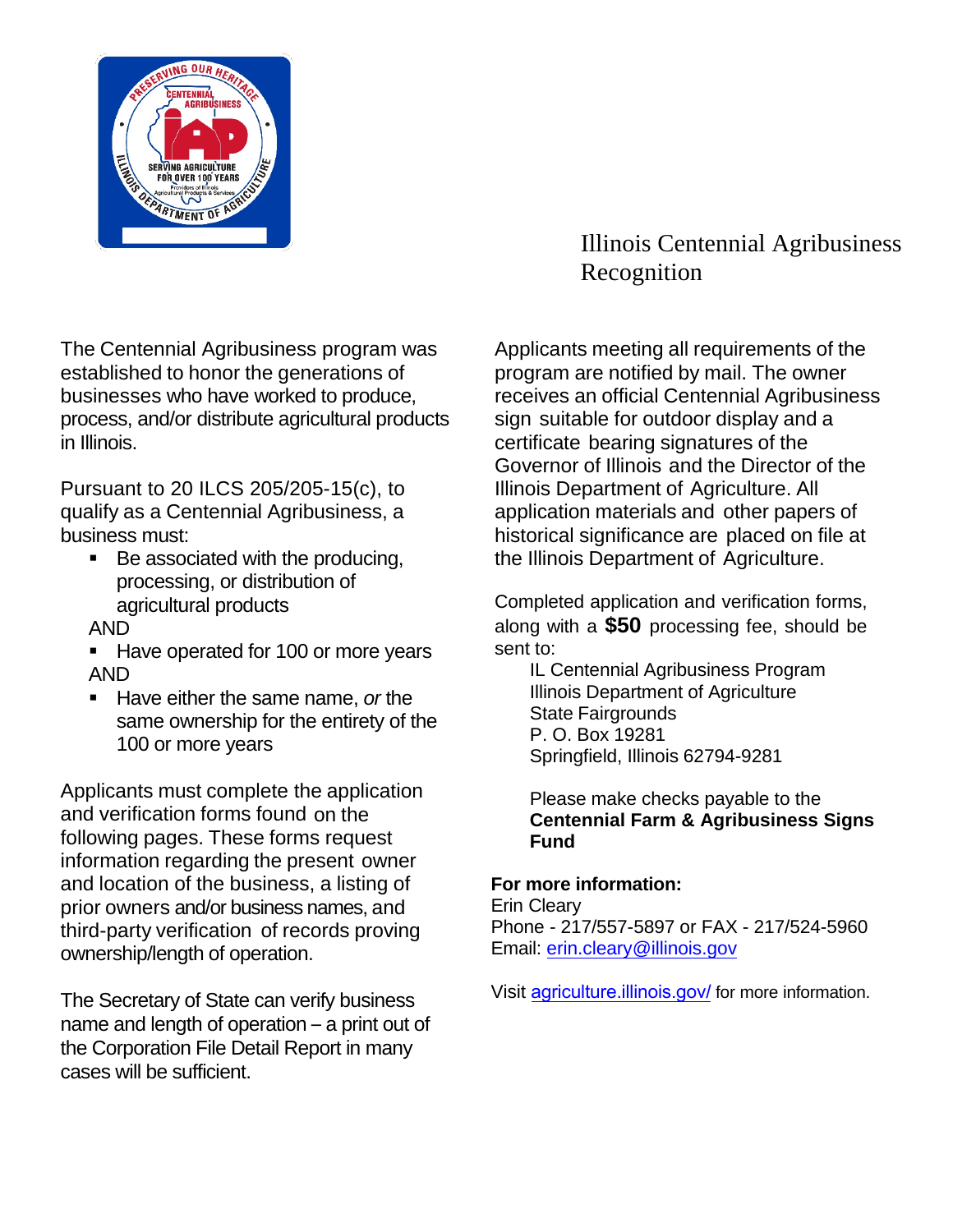



CENTENNIAL AGRIBUSINESS APPLICATION

| Township Name: ____________________________County: _____________________________ |                                                                                                                                                                                                                  |                          |      |
|----------------------------------------------------------------------------------|------------------------------------------------------------------------------------------------------------------------------------------------------------------------------------------------------------------|--------------------------|------|
|                                                                                  | Original Incorporation Date: Coriginal Owner: Current Owner: Current Owner:                                                                                                                                      |                          |      |
|                                                                                  |                                                                                                                                                                                                                  |                          |      |
|                                                                                  | ,我们也不会有什么。""我们的人,我们也不会有什么?""我们的人,我们也不会有什么?""我们的人,我们也不会有什么?""我们的人,我们也不会有什么?""我们的人                                                                                                                                 |                          |      |
|                                                                                  |                                                                                                                                                                                                                  |                          |      |
|                                                                                  | List all owners and/or names, beginning with original owner and name, and continuing to present owner and name:                                                                                                  |                          |      |
| Date                                                                             | <b>Business Name(s)</b><br><u> 1999 - Andrea Barbara, Amerikaansk politik (d. 1989)</u><br><u> 1999 - Johann Harry Harry Harry Harry Harry Harry Harry Harry Harry Harry Harry Harry Harry Harry Harry Harry</u> | <b>Business Owner(s)</b> |      |
|                                                                                  | <u> 1990 - Andrea Barbara, poeta esperanto-poeta esperanto-poeta esperanto-poeta esperanto-poeta esperanto-poeta</u><br><u> 2000 - Andrea Andrew Maria (b. 2000)</u>                                             |                          |      |
|                                                                                  |                                                                                                                                                                                                                  |                          |      |
|                                                                                  | The above information is true and correct as attested to by the accompanying document — the verification page.                                                                                                   |                          |      |
|                                                                                  |                                                                                                                                                                                                                  | Signature of Applicant   | Date |
|                                                                                  | To whom should the Department address its correspondence, sign and certificate?                                                                                                                                  |                          |      |

IMPORTANT NOTICE: This state agency is requesting disclosure of information that is necessary to accomplish the statutory purpose as outlined under 20 ILCS 205/205-15. Failure to provide this information may prevent this form from being processed. This form has been approved by the State Forms Management Center. IL406-1594